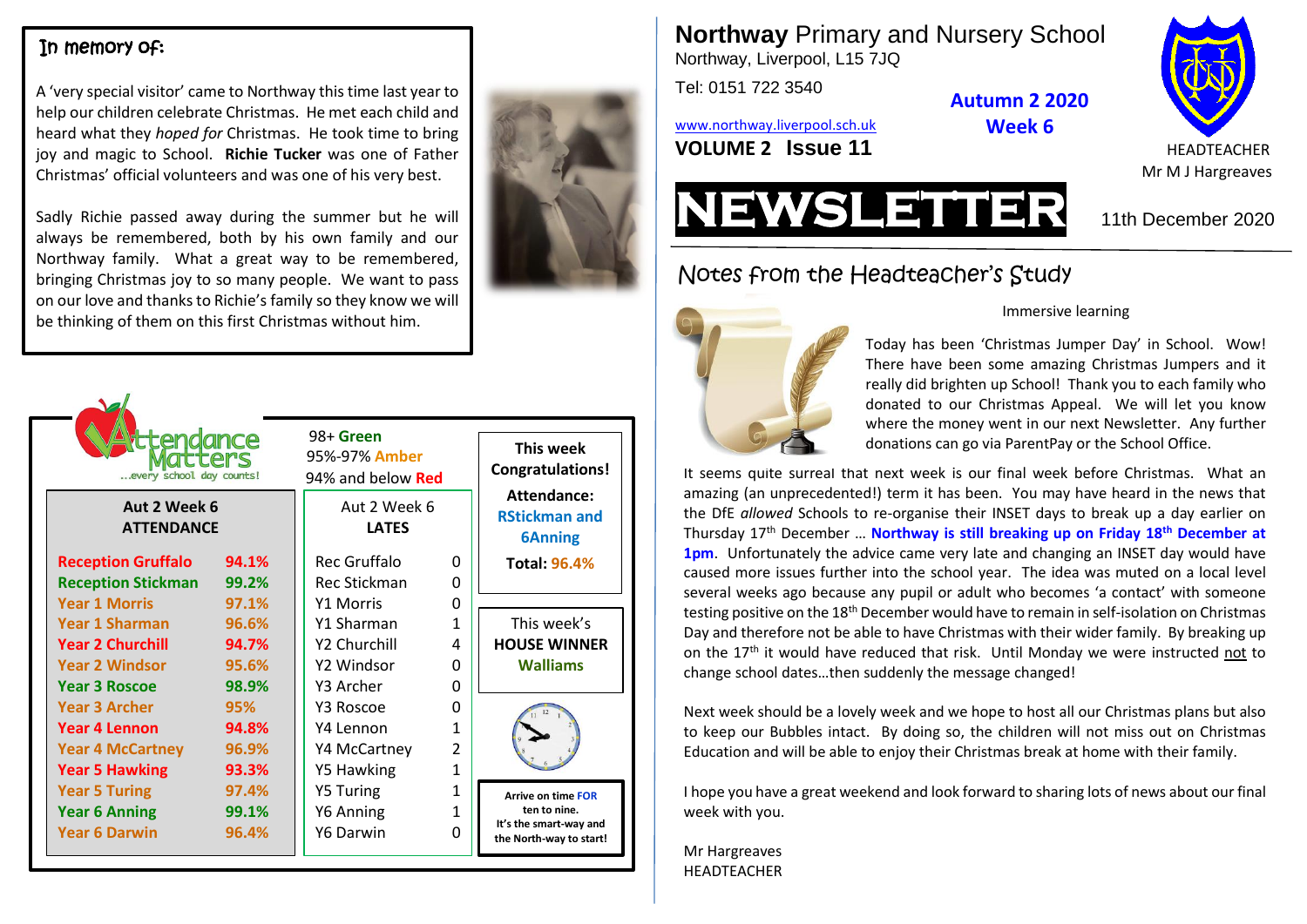#### It's **(nearly)** Christmassssssssss:

On **Friday 18th December** we break up for Christmas **at 1pm**. Children will have an early lunch as well as a lovely Christmas morning. Please remember the earlier finish. This will allow us to get school ready for the big clean post-Autumn Term.

What is happening next week? So much!

| Week of 14 <sup>th</sup> December                    | Christmas Art<br>Christmas ERIC (Reading)<br>Maths at The Movies |  |  |
|------------------------------------------------------|------------------------------------------------------------------|--|--|
| Tuesday 15 <sup>th</sup> December                    | Children's Christmas Lunch                                       |  |  |
| Wednesday 16 <sup>th</sup> December Zoom Talent Show |                                                                  |  |  |
| Friday 18 <sup>th</sup> December                     | Christmas Zoom Assembly<br>1pm Break up for Christmas            |  |  |

### It's **(nearly)** Christmassssssssss:

Children performed SO WELL last Monday as they created Northway's very own Christmas DVD. The professional film maker complimented the children and actually got the 'job done' in record timing. It was lovely to see them perform and give it some 'Northway style'. I hope you are as excited as us to see the final product!

# For RGruffalo:

After Christmas, Mrs Kent will be changing her role at Northway. She will still be working within our EYFS department but leading on our Communication and Oracy Intervention. Mrs Delaney will continue to teach RGruffalo alongside our great team: Ms Gadawaine, Miss Biesiadzinski and Miss Tatlow. You will receive further communication regarding modification this from our EYFS Lead, Mrs Delaney.

# From the Government: Self-Isolation change

We have just received this communication.

This change will apply in England, Scotland and Northern Ireland from 00:01am on Monday 14 December. It already applies in Wales.

Self-isolation is essential to reducing the spread of COVID as it breaks the chains of transmission. After reviewing the evidence, we are now confident that we can reduce the number of days that contacts self-isolate from 14 days to 10 days.

**People who return from countries which are not on the travel corridor list should also self-isolate for 10 days instead of 14 days.**

**People who test positive should continue to self-isolate for 10 days from onset of symptoms or 10 days from point of taking a positive test if asymptomatic.**

We urge everyone to self-isolate when appropriate, it will save lives.

Chief Medical Officer for England, Professor Chris Whitty

- On Monday 14 December, the change to the isolation period for contacts will apply to all those who are currently self-isolating including those who commenced self-isolation before Monday.
- Self-isolation periods will begin on the day after exposure, a test or the start of symptoms.
- The NHS Test and Trace service will tell people to self-isolate for 10 days instead of 14 days from Monday.
- The passenger locator form will be updated from Monday.
- Due to the time taken to test technical changes and release updates through the app store, the NHS COVID-19 app will tell close contacts to isolate for 10 days instead of 14 days from Thursday 17 December.
- In England, if you receive a notification from the NHS COVID-19 app before 17 December to isolate because you have been in contact with someone who has tested positive:
	- if you have also been contacted by NHS Test and Trace you must follow isolation guidance provided by contact tracers
	- if you have been advised to isolate by the app (and not by NHS Test and Trace) then you can leave isolation when your isolation countdown timer says 3 days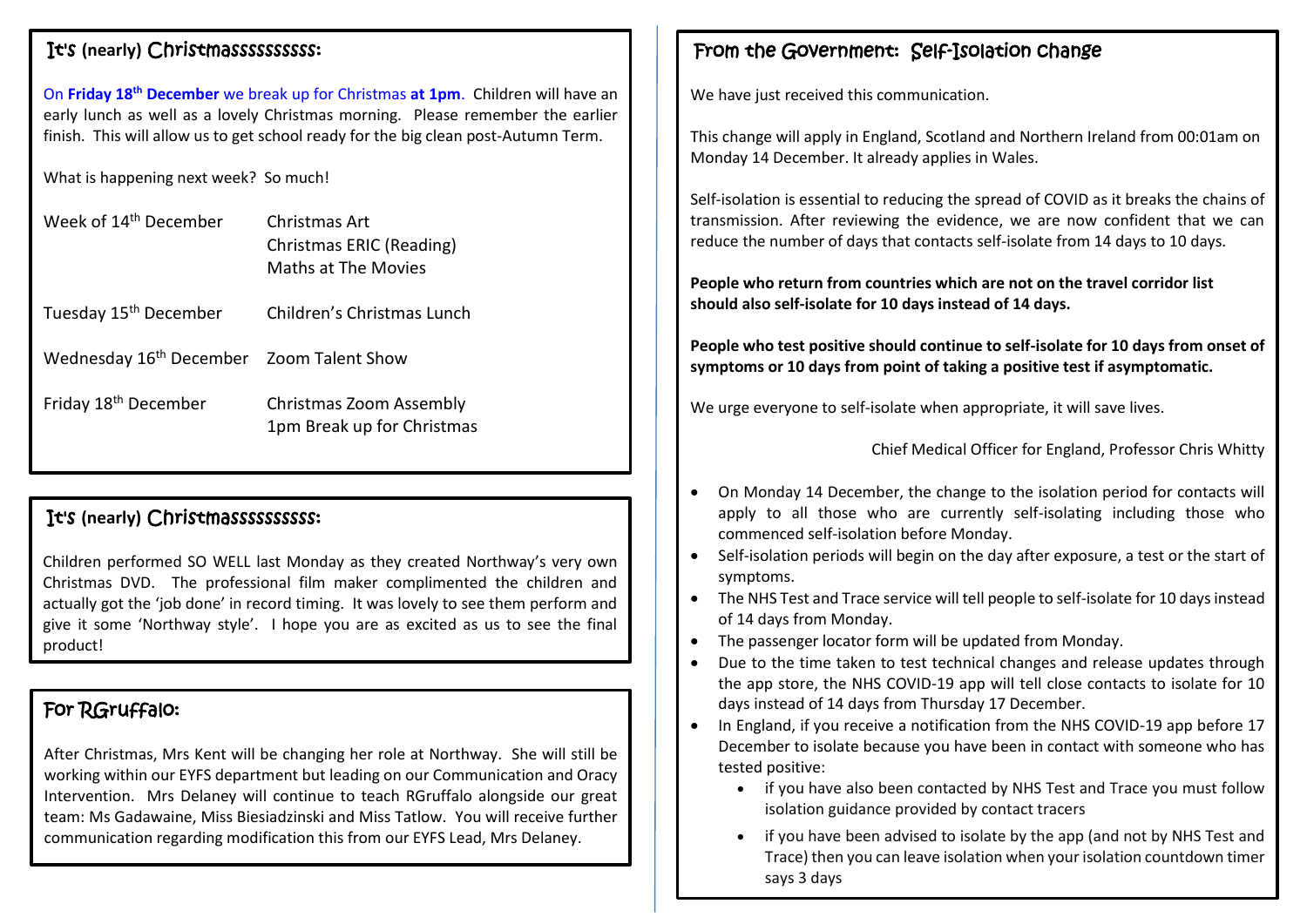## Our School Website and APP:

**Have you accessed our School website recently?** We have had a very big upgrade to our website and APP. Lots more information has now been uploaded to our site and all the photographs have also been replaced. It looks amazing! It shows the lively place that is Northway Primary and Nursery School! **Thank you Miss Sultan for a work of extreme hard work!**

**Please also refresh your Northway APP.** If your APP is open, swipe it up to close it, then re-open the App. This will allow any updates to be pushed across. The 'events' section is now fully working, where school events can be added to your phone calendar. All the other features under the 'more' menu should also now be working too. We will be adding lots more events over the next couple of weeks.

How to access out website:<https://www.northway.liverpool.sch.uk/>

You can also access the website through our APP, just click the website link. You are also able to view our Twitter accounts via the App too. Very useful!

Our website will continue be updated and is therefore a work in progress. Keep your eye on the website and APP for lots of new information.

#### Lateral Flow Testing update:

Lateral Flow Tests (the 20 minute result tests) are still available in Liverpool. There are currently 5 permanent sites and many other 'pop up' Testing Stations.

How to find your nearest test centre:

[https://liverpool.gov.uk/communities-and](https://liverpool.gov.uk/communities-and-safety/emergency-planning/coronavirus/how-to-get-tested/symptom-free-testing/)[safety/emergency](https://liverpool.gov.uk/communities-and-safety/emergency-planning/coronavirus/how-to-get-tested/symptom-free-testing/)[planning/coronavirus/how-to-get](https://liverpool.gov.uk/communities-and-safety/emergency-planning/coronavirus/how-to-get-tested/symptom-free-testing/)[tested/symptom-free-testing/](https://liverpool.gov.uk/communities-and-safety/emergency-planning/coronavirus/how-to-get-tested/symptom-free-testing/)



#### Santa Dash:

Children today completed their Santa Dash in Christmas Jumpers! There was also an Active Elf Workout set up in the hall for when it was far too wet to be outdoors. What a great way to celebrate Christmas and keep active! Thank you Mr Bayliss.

#### Free School Meals Vouchers:

Liverpool City Council **will be** providing Free School Meals Vouchers over the Christmas holiday. Parents will receive a voucher per entitled child from School, before the end of the term. **We are still awaiting the vouchers to arrive but once they do, you will be notified.**

Vouchers are for pupils already registered for 'Free School Meals' (not Universal Infant Free School Meals which every KS1 pupil is entitled to).

# From Public Health England: **Vitamin D**

Please see statement from PHE and NICE below: [https://www.gov.uk/government/publications/vitamin-d-supplementation-during](https://www.gov.uk/government/publications/vitamin-d-supplementation-during-winter-phe-and-nice-statement/statement-from-phe-and-nice-on-vitamin-d-supplementation-during-winter)[winter-phe-and-nice-statement/statement-from-phe-and-nice-on-vitamin-d](https://www.gov.uk/government/publications/vitamin-d-supplementation-during-winter-phe-and-nice-statement/statement-from-phe-and-nice-on-vitamin-d-supplementation-during-winter)[supplementation-during-winter](https://www.gov.uk/government/publications/vitamin-d-supplementation-during-winter-phe-and-nice-statement/statement-from-phe-and-nice-on-vitamin-d-supplementation-during-winter)

With many of us staying indoors it's important we're getting enough Vitamin D to help keep out bones and muscles healthy. Vitamin D is found in foods including eggs, red meat and oily fish but mainly comes from the sun. PHE advise that people not getting enough Vitamin D take a supplement of 10 micrograms (400IU) per day from October to March. For more information go to [https://www.nhs.uk/conditions/vitamins-and](https://www.nhs.uk/conditions/vitamins-and-minerals/vitamin-d/)[minerals/vitamin-d/](https://www.nhs.uk/conditions/vitamins-and-minerals/vitamin-d/)

### 'Together we can achieve anything'

**All learners, all valued, all achieving, all the time Together involves everyone…which makes it all the more exciting!**